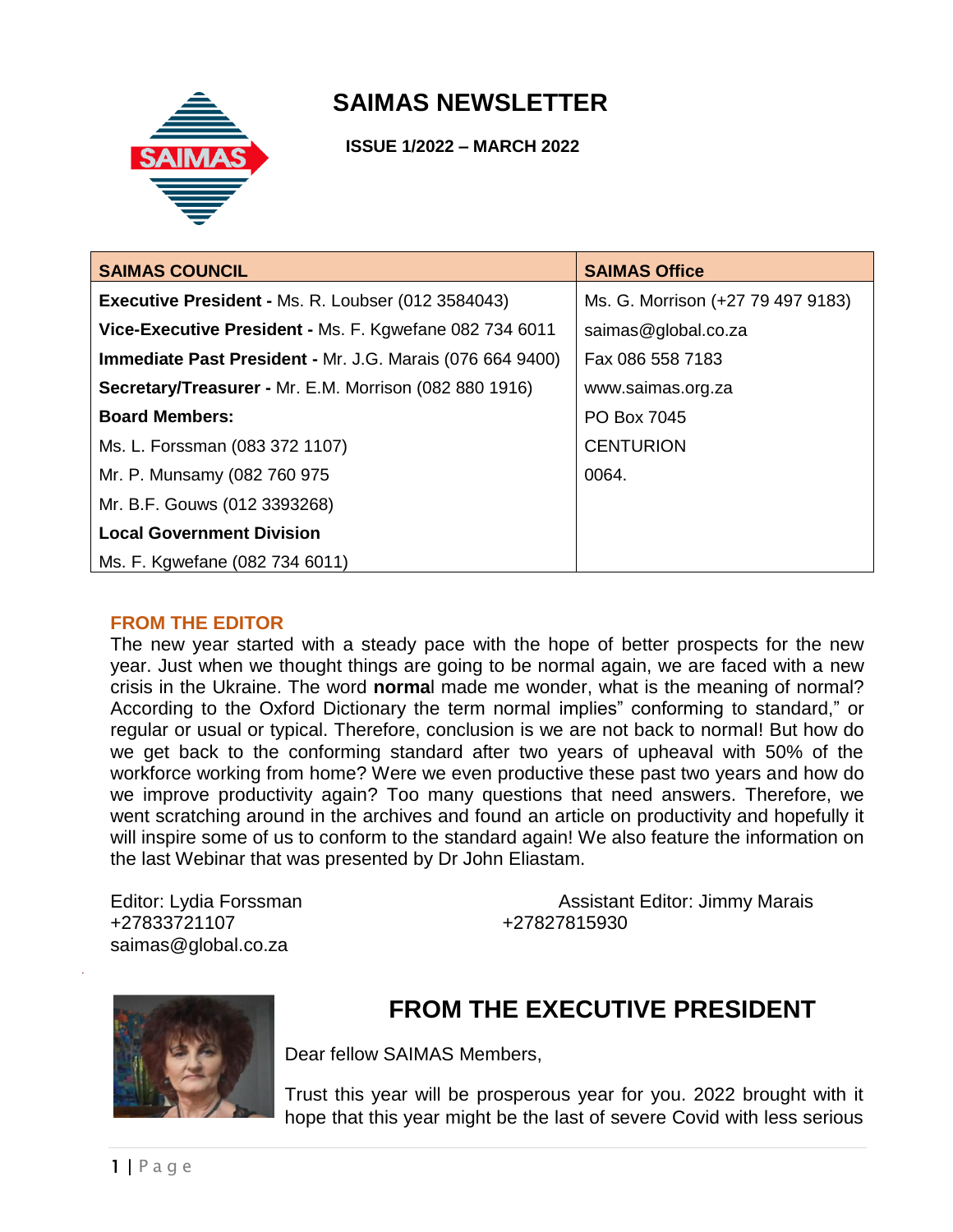effect on people who become infected. For now, SAIMAS's activities and events will mostly be presented virtually, adapting as we move into the year.

The last Webinar for the 2021/22 financial year was held on 27 January 2022. Dr John Eliastam from Smart Choices presented on the 'Transactional Analysis as a tool for improving communication and interpersonal effectiveness.' Of all the three ego states, namely Parent, Adult and Child, the more one can embrace the adult ego state, the more one can choose the response to any situation faced with – assisting in building a motivated, responsible, and fulfilled workforce within an organisation.

We are planning to present a number of webinars for the 2022/23 financial year. I want to appeal to our members to join these webinars as valuable information and tools are shared by the various presenters. Arrangements for these webinars, as well as for the Annual General Meeting planned for 20 May 2022 and the Annual Conference planned for October 2022 of the year, will be communicated in due course, closer to the events.

Stay safe and resilient in your endeavours*.*

*SAIMAS greetings* Ria Loubser

# **TRANSACTIONAL ANALYSIS**

### **By Dr John Eliastam from Smart Choices**

Eric Berne – a Canadian psychoanalyst – developed an approach for analysing people called Transactional Analysis. It considers that every human being has three parts to their personality: Parent, Adult and Child. These are called 'ego states' and are systems of feelings, thought and attitudes.

#### **The Parent Ego State (taught)**

In the first 5 years of our lives, we absorb all the behaviours that our parents (or parental substitutes) exhibit and we store all this data as 'tapes' in our mind. When we operate from our 'parent' ego state we are actually embodying the behaviours and attitudes that we learned from our own parents. This is our 'taught' way of operating.

The parent state can either be nurturing e.g., "let me take care of you" or critical, "do what I say or else." In both cases the parent is assuming responsibility and controls/ directs proceedings.

Typical parent behaviours include frowning, finger pointing, raised eyebrows, use of words like ought, should, must, need to, always and never. Often the parent will become reactive, closed, and resistant to other people's ideas or inputs.

### **The Child Ego State (felt)**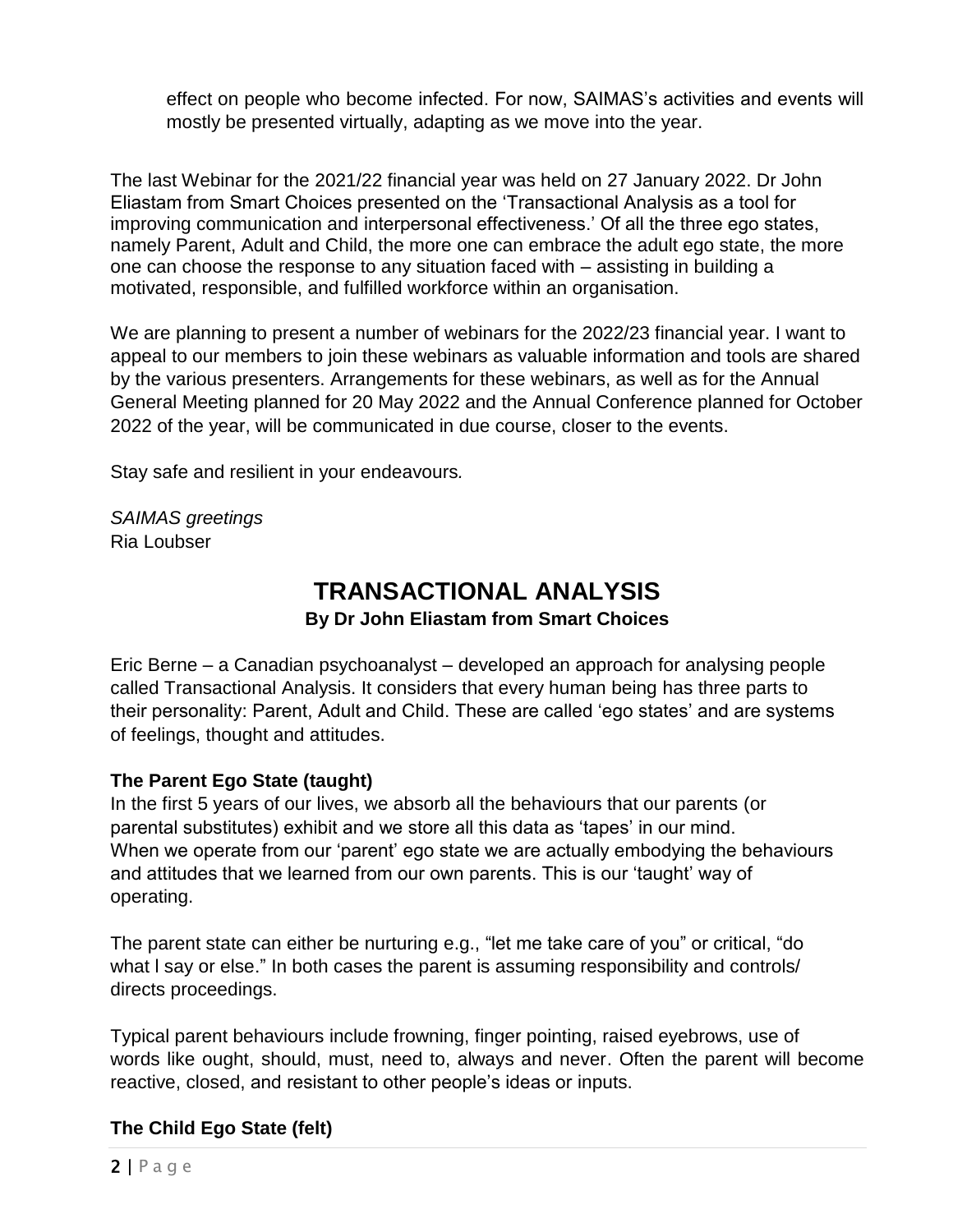As with the Parent state, in our child state we also record data but this time it is related to our inner feelings.

When we operate from our child state, we are operating from the feelings that we have experienced as a very young person e.g., vulnerable, inept, unable to communicate etc. we are seeking reassurance and/ or approval.

In our child state, our primary thoughts are for ourselves. We may become self obsessed and concerned only with our needs. We are likely to assign responsibility and control to others.

The child state can either be 'adapted' or 'free' e.g., 'adapted' means that we adapt us behaviour in order to gain approval or reward from others. 'Free' means that we access creativity, curiosity, our desire to explore and seek out new experiences.

Typical child behaviours include tears, pouting, head tilted to the side, giggling, high pitch voice, whining voice, etc.

### **The Adult Ego State (thought)**

The adult ego state first appears at about 10 months of age when we start to get mobile and experience the world.

The adult state takes longer to develop than the other two – we may continue to develop our adult ego state throughout the whole of our lives. It is a state that we choose (unlike the parent and child, which are automatic/ reactive states). In the adult state we take data from our parent and our child states, and we check it out, interpret it and come to a rational conclusion.

Typical adult behaviours include being open to the input of others, reflecting on data and testing out ideas, being objective, rational and responsible. The adult seeks to share responsibility and control with others.

#### **Summary**

Each of our ego states has a value to us and we are not trying to suggest that you should stop being a child or a parent, however the more we can all embrace the adult ego state, the more we can behave and respond from a position of rational choice: this is the ultimate in taking personal responsibility e.g., having the ability to choose our response to any situation with which we are faced.

The principle of having adult-to-adult relationships with staff is the way that most organisations are encouraging their managers to behave as it creates a more motivated, responsible, and fulfilled workforce.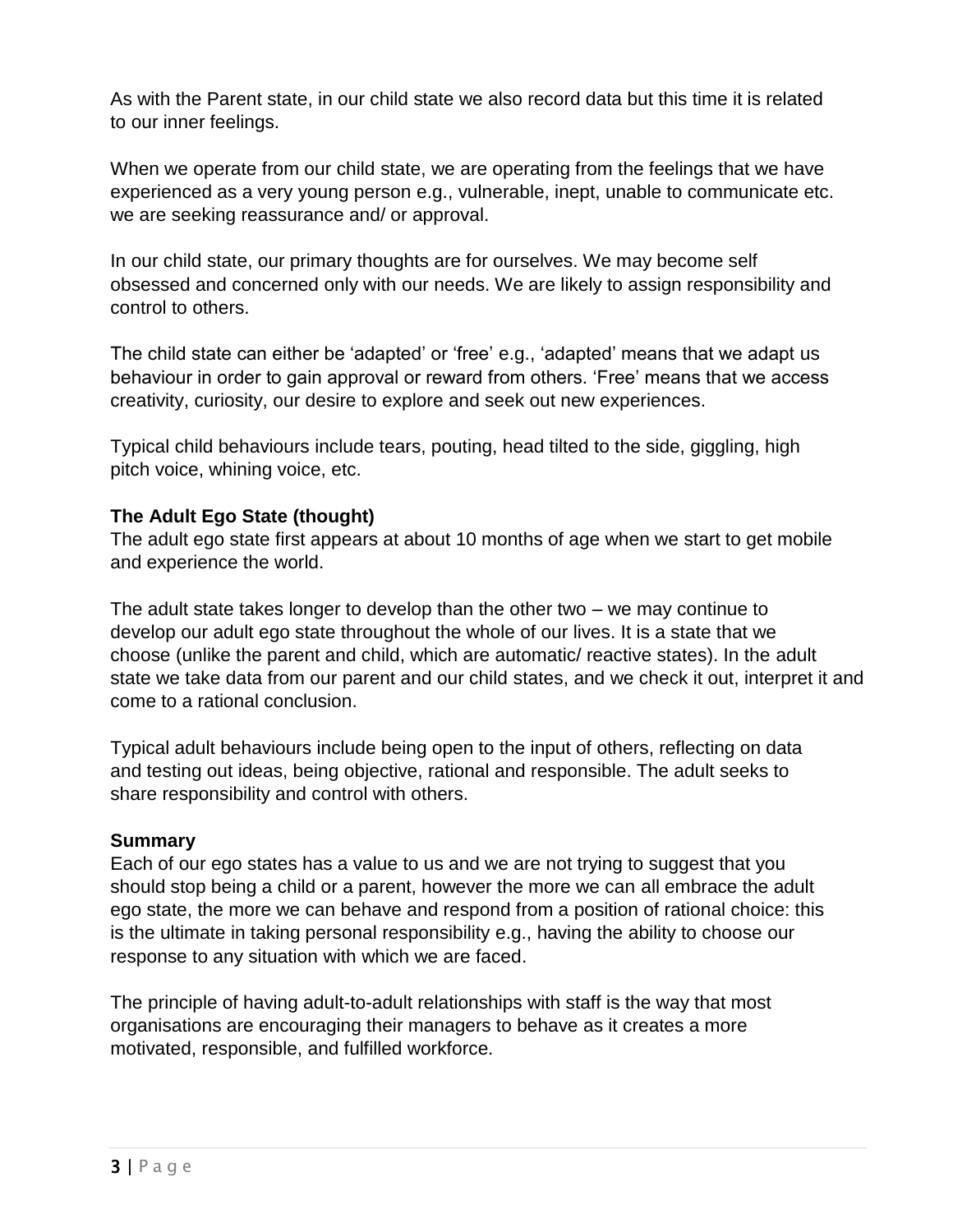# **PRODUCTIVITY**



In various papers and research documents the issue about productivity is mentioned or even the lack of productivity. John Bersin indicated in a paper published in December 2018, "that while the GDP was growing in many companies, **productivity and earnings** were not". He further stated "Employees around the world are working more hours, GDP is going up, but productivity (output per hour worked) is barely growing. Why is this?

What my research shows is that digital technologies have not yet really improved our ability to get work done."



## **Distractions caused by digital technologies**

John Bersin, a Global Industrial Analyst, conducted a study with LinkedIn during 2017 and they found that 27% of employees believed that they were spending an entire day per week to deal with emails which were not relevant to their job. It was further found in the study that on average people spend more than 4 hours a day on their phones.

It was also found that average company has seven different systems for communications. John Bersin states that most

companies are in a "digital overload" and staff are "glued to their computers" all day.

It was further found that workers are 26% more productive without their smartphones, based on an experiment by the Universities of Würzburg and Nottingham Trent in 2016. Participants were randomly assigned to one of four conditions and asked to complete a concentration test. Their phones were either removed from the room, locked in a nearby container, placed in view close by, or left as is (in the participants' pockets or bags). It was found that the further away the smartphone was, the better the results in the concentration test.



#### **How to manage**

Tony Schwartz, an energy management expert, wrote about the body's natural cyclical progression from high to low energy throughout the day.

In the New York Times bestseller, "The power of full engagement: Managing energy, not time, is the key to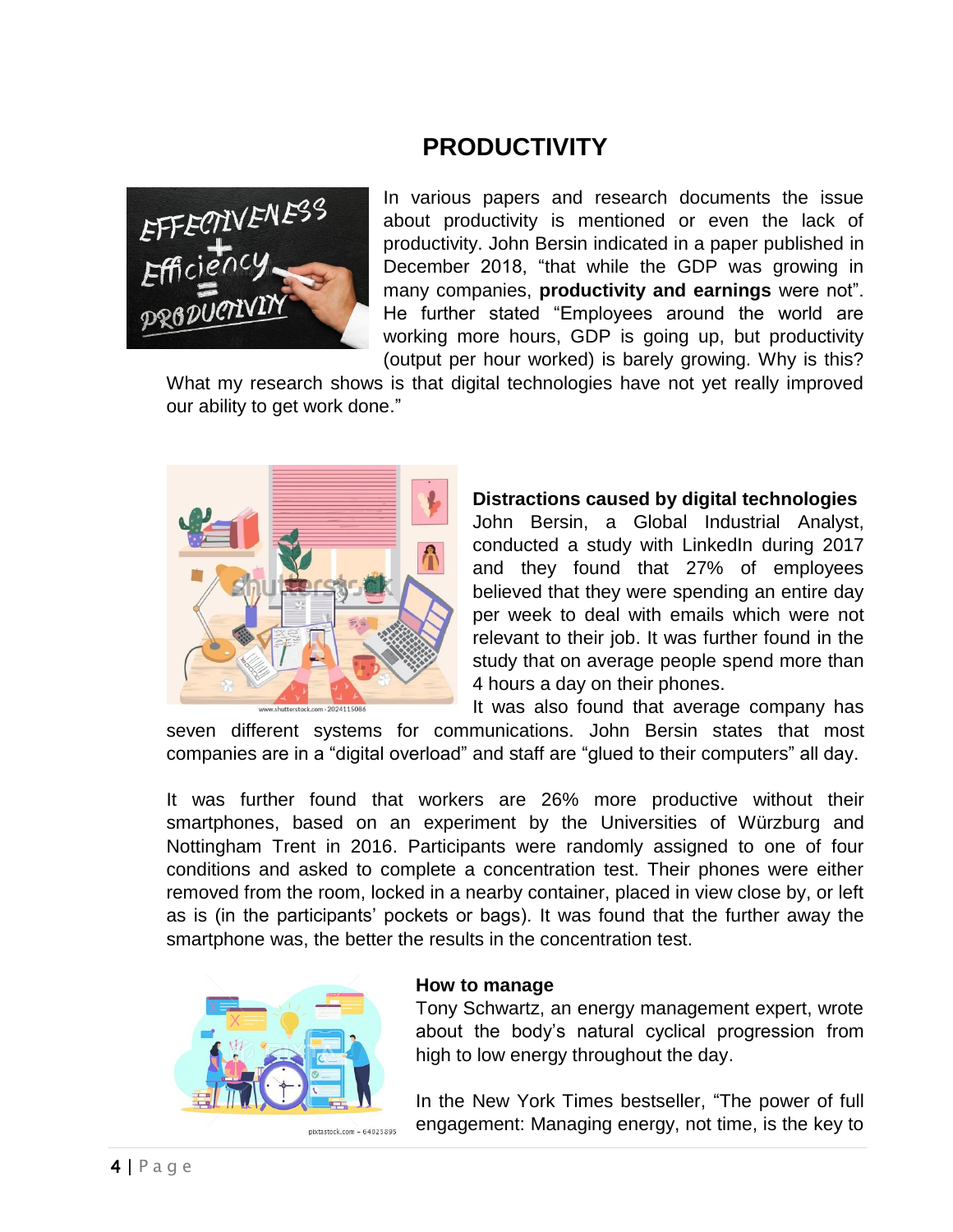performance, health and happiness," Tony Schwartz and Dr Jim Loehr wrote "we wear our willingness to put in long hours as a badge of honour" while "the need for recovery is often viewed as evidence of weakness."

For optimal productivity, the go-go-go mindset is a no-no.

"Sustained high performance is best served by assuming the mentality of a sprinter not a marathoner," they wrote. They further stated, "Performance is optimised by scheduling work into 90- to 120-minute periods of intensive effort followed by shorter periods of recovery and renewal".

Tony Schwartz developed a unique framework for increasing productivity through energy management. He explains that you should tap into your potential by regularly renewing your four-core energy needs which are, physical, emotional, mental, and spiritual. By learning how to skilfully manage each dimension of energy, you can strengthen your own productivity and enhance your success.



## **How about multitasking?**

Multitasking "undermines productivity," according to Tony Schwartz and Catherine McCarthy in their Harvard Business Review article 'Manage Your Energy, Not Your Time.' They indicated that; "A temporary shift in attention from one task to another ... increases the amount of time

necessary to finish the primary task by as much as 25 per cent,"

To achieve productivity during the day, try the following: Put your cell phone on vibrate while working and turn email alerts off. Your concentration should improve and only check for urgent emails or messages which requires your attention every 30-45 minutes. You should notice that you are able to finish tasks a bit quicker this way!



#### **Listen to music**

I know a number of people who cannot work without their radio being on and it seems that Dr Anneli Haake, a music psychologist from the UK, with a PhD research degree in music psychology, indicated that she has looked at how and why people listen to music in the office environment. She found that music could be relaxing and help concentration

when employees chose to listen, but some people can find music annoying and distracting if they are forced to listen. Listening to music while working can also be considered a form of problematic multitasking. The big question is what kinds of music boost productivity? She indicates that it is tempting to try and simplify